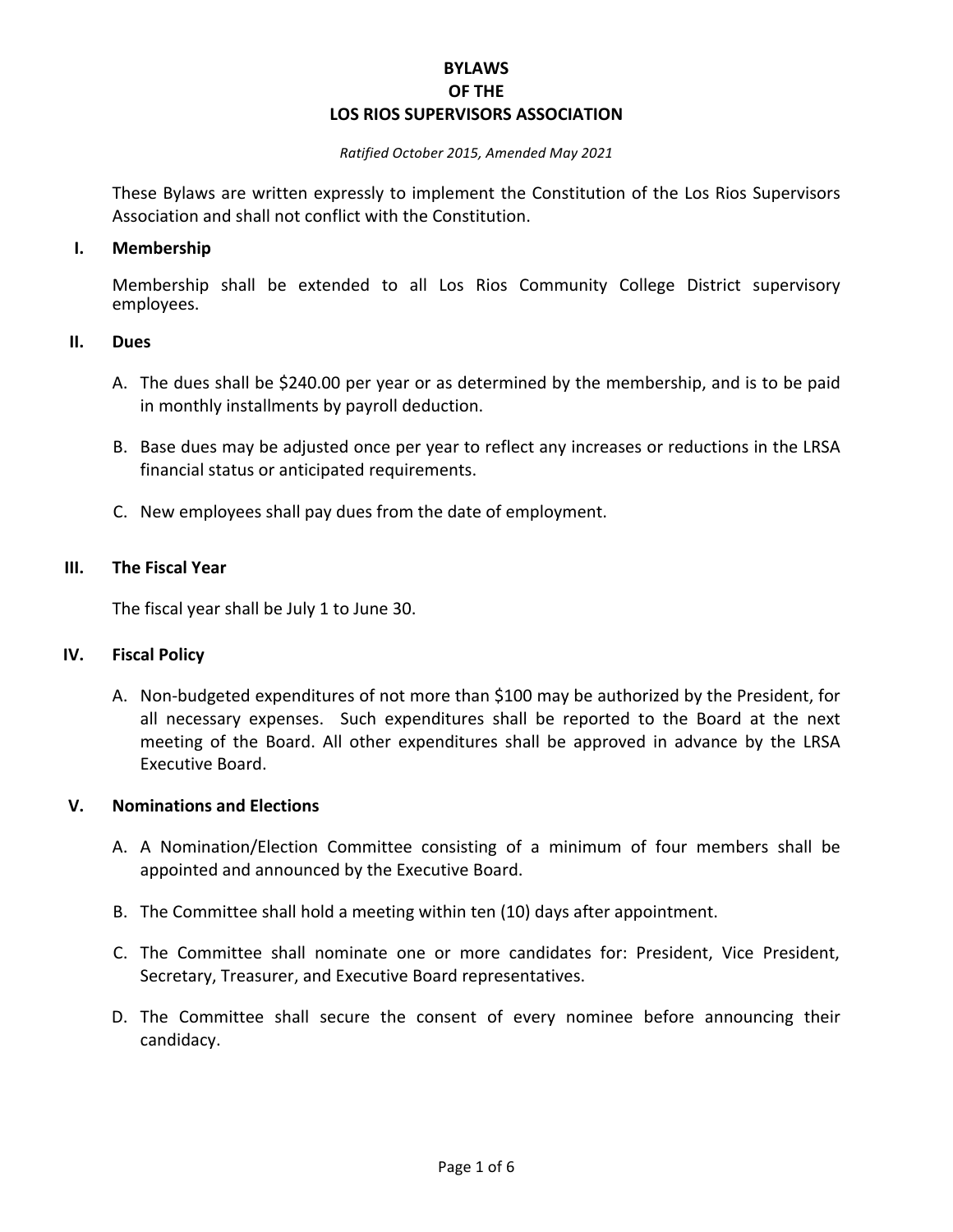- E. The Committee shall distribute a list of nominees to the membership at least two weeks prior to the elections.
- F. The list of nominees shall be emailed to each member's LRCCD address. At this time additional nominations may be made, provided consent of the nominee has been obtained.
- G. The membership shall vote by secret ballot and a majority vote shall elect. A space will be provided for write-in votes on the ballot and these votes, if properly marked, will be counted.
- H. Election shall be either by 1) vote at a general membership meeting, or 2) vote at membership meetings held on each campus, or 3) vote by email ballot. The method to be used shall be determined by the Board, provided only that this determination shall be made in advance of nominations.
- I. The newly-elected President, Vice President, Secretary, Treasurer, and Representatives, shall be presented to the membership at the conclusion of the election process.

## **VI. Vacancies**

A vacancy shall be declared when 1) an officer or member of the Board submits his/her resignation to the Executive Board, or 2) an officer or member of the Board is absent for three consecutive Board meetings. The Board, at its discretion, may extend the acceptable period of absence.

- A. In event of vacancy in the office of President, the Vice President shall become chair for the duration of the appointment.
- B. In the case of vacancy of an Executive Board member, the Executive Board shall appoint a new member to fill the unfinished term.

# **VII.** Responsibilities of the Executive Board

- A. The President shall:
	- 1. Be the chief officer and preside over meetings of the Association and of the Executive Board.
	- 2. Act as chief negotiator and represent LRSA to the Board of Trustees of the Los Rios Community College District and to all other official departments or bodies;
	- 3. Appoint members, and committee chairs as needed, for special projects or committees and serve on sub-committees, except elections committee, with the approval or recommendation of the LRSA Executive Board.
	- 4. Be an ex-officio member of all committees except the Nominations/Elections Committee.
	- 5. Appoint, if desired, a parliamentarian who will have no vote on the Executive Board.
	- 6. Vote only in case of a tie.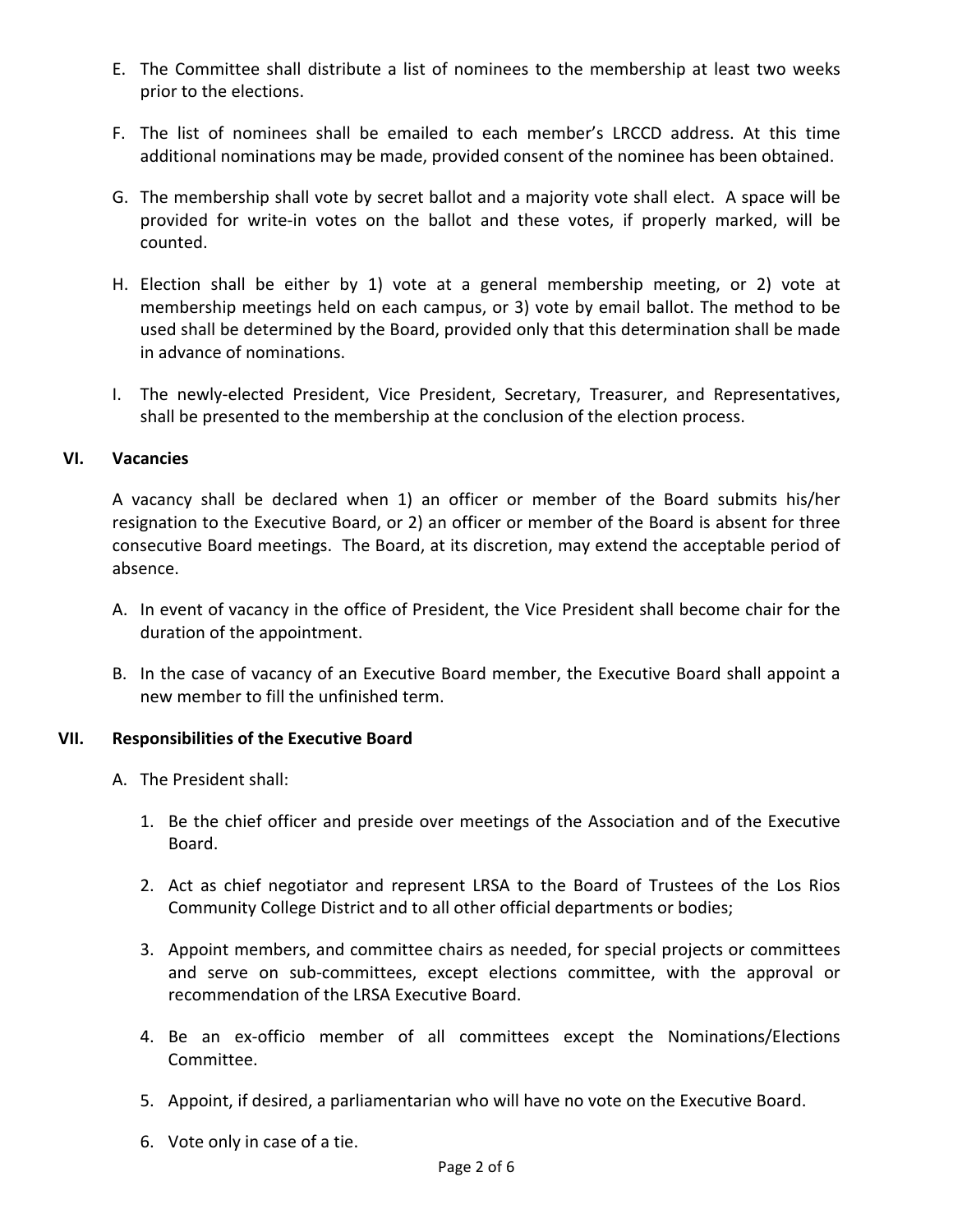- 7. Advise the membership of Executive Board actions or recommendations.
- 8. Sign checks drawn against LRSA funds as needed.
- 9. Report periodically to the membership regarding the progress and standing of LRSA and regarding official acts as President or of the Executive Board.
- B. The Vice-President shall:
	- 1. Assist the President and, when necessary, perform the duties of the President.
	- 2. Act as membership chair and shall be responsible for maintaining the membership.
	- 3. Have a vote on Executive Board.
	- 4. Upon resignation of the President, assume the duties of President for the remainder of its unexpired term.
	- 5. Become President the following term.
	- 6. Upon approval of the Executive Board, be authorized to act as a signer of checks drawn on LRSA funds in place of either the President or the Treasurer.
- C. The Treasurer shall:
	- 1. Maintain the payroll of membership.
	- 2. Receive, receipt and deposit all monies of LRSA depositing all money so received in the name of LRSA in a financial institution selected by the Executive Board.
	- 3. Prepare all checks. Money shall be withdrawn only by check signed by the President, the Treasurer, or Vice President if approved by the Executive Board.
	- 4. Disburse all monies as directed by the Executive Board.
	- 5. Be responsible for maintaining all LRSA financial accounts including filing all necessary financial statements and keeping an up-to-date record of each member's payment of dues.
	- 6. Keep accurate records of all the financial transactions and all properties of LRSA.
	- 7. Prepare itemized financial reports and budgets as scheduled or requested for:
		- i. Each general membership meeting
		- ii. As required for or requested by the Executive Board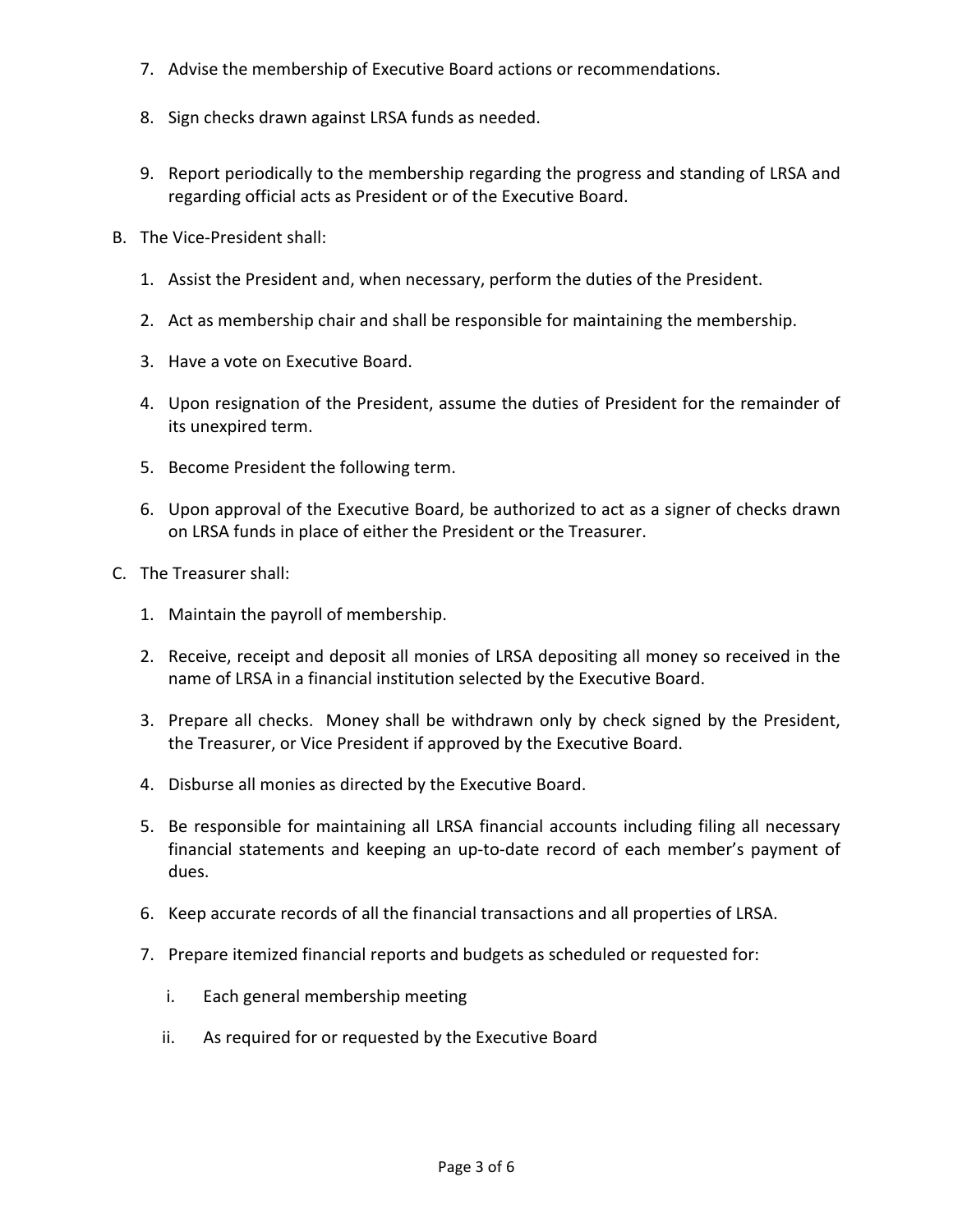- D. The Secretary Shall
	- 1. Keep the minutes of regular meetings of the Association and of the Executive Board and make them available to the membership.
	- 2. Prepare the agenda for each meeting in cooperation with the chair.
	- 3. Conduct official correspondence for the Board, the Association, and maintain official files thereof.
	- 4. Maintain an up-to-date copy of the Constitution and Bylaws.
- DI. The Executive Board shall:
	- 1. Consist of the following: the elected representative from each campus, Facilities Management and District Office; the immediate past-President of LRSA so long as he/she remains a member of LRSA; the elected officers of LRSA; and a non-voting advisor if desired and appointed by the Executive Board.
	- 2. Conduct all business for the Association.
	- 3. Act on matters of business which arise between regular meetings of the Association.
	- 4. Make recommendations to be acted upon by the membership.
	- 5. Shall report to membership the results of the all negotiations and any management decisions affecting the Association.
- DII. The Negotiation Team Shall:
	- 1. Consist of the President, the Vice President and four other members, appointed by the Executive Board, to ensure all locations are represented.
	- 2. Shall make regular reports to the Executive Board.

## **VIII. Committees**

- A. Committees shall be appointed as necessary.
- B. Each committee shall consist of up to six members ensuring representation from various locations.
- C. Committees shall make such reports as the Executive Board requires.

## **IX.** Internal disputes procedure

- A. Definitions.
	- 1. Internal Dispute/Disciplinary Action. An internal dispute/disciplinary action is a formal, written allegation by an Association member that the member has been adversely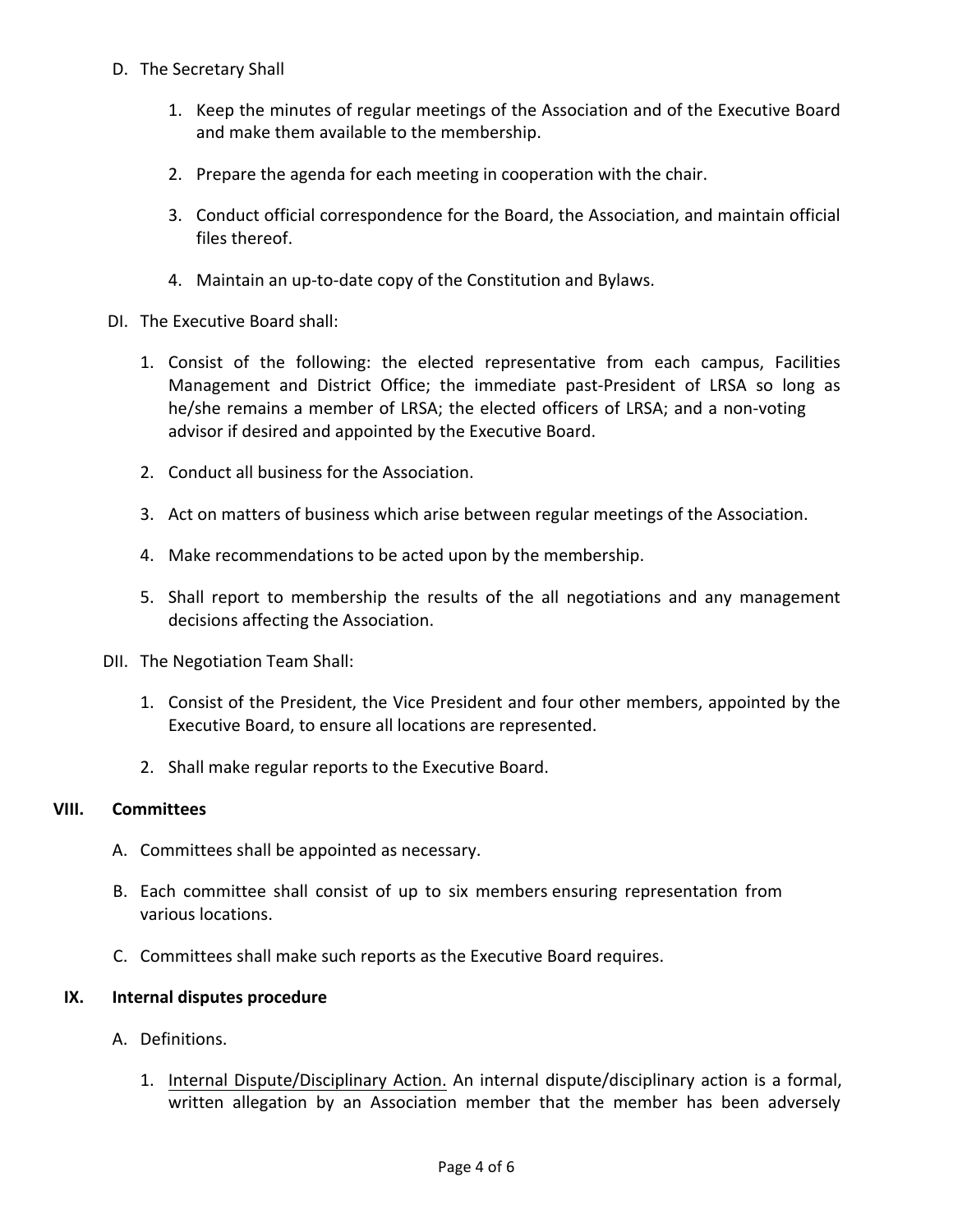affected by arbitrary, capricious, or invidious action by the Association, an Association member or the Los Rios Community College District.

- 2. Member. A member herein refers to any Association member who is in good standing. Members who are in interim, non-supervisory assignments are considered LRSA members so long as LRSA dues continue to be paid while on the interim assignment.
- 3. Good Standing. Good standing refers to a situation in which a member's dues are current and not in arrears.
- 4. Day. A "day" for purposes of this procedure is a calendar day.
- B. Time limits.
	- 1. A member will be notified in writing of established time limits when a formal dispute or disciplinary action request is made. A member who fails to comply with the established time limits at any step shall forfeit all rights for purposes of that affected internal dispute or disciplinary action to further application of this procedure.
	- 2. Time limits may be extended at the discretion of the Executive Board within the structure of the LRSA Contract.
	- 3. Steps in the procedure may be waived by mutual agreement.
- C. Miscellaneous provision. Time and date of any meeting at any stage or level of this procedure shall be established by the Executive Board.
- D. Procedural Steps.
	- 1. Informal/Oral. Within 30 days of the time a member knew or reasonably should have known of an event given rise to an internal dispute, the member shall discuss the alleged violation with LRSA President.
	- 2. Formal levels.
		- a. If a satisfactory resolution is not reached within 20 days of the informal/oral step above. The member shall present, within 10 days thereafter, a written complaint setting forth in detail all particulars pertaining to the internal dispute/disciplinary action. The written complaint must set forth any sections of the LRSA Bylaws and Constitution alleged to have been violated, and any reason why the member believes that the Association, an LRSA member, or the Los Rios Community College District, acted arbitrarily, capriciously, or invidiously toward the individual.
		- b. The written complaint shall be filed with the LRSA President, who shall transmit it to the Executive Board. Within 30 days after their receipt of the written complaint, the Executive Board shall communicate their decision on the complaint to the member. The Board, at its discretion, may request a personal conference with the member filing the complaint. Any such meeting shall be by mutual agreement and preferably will occur prior to the Board executing its written decision on the complaint.